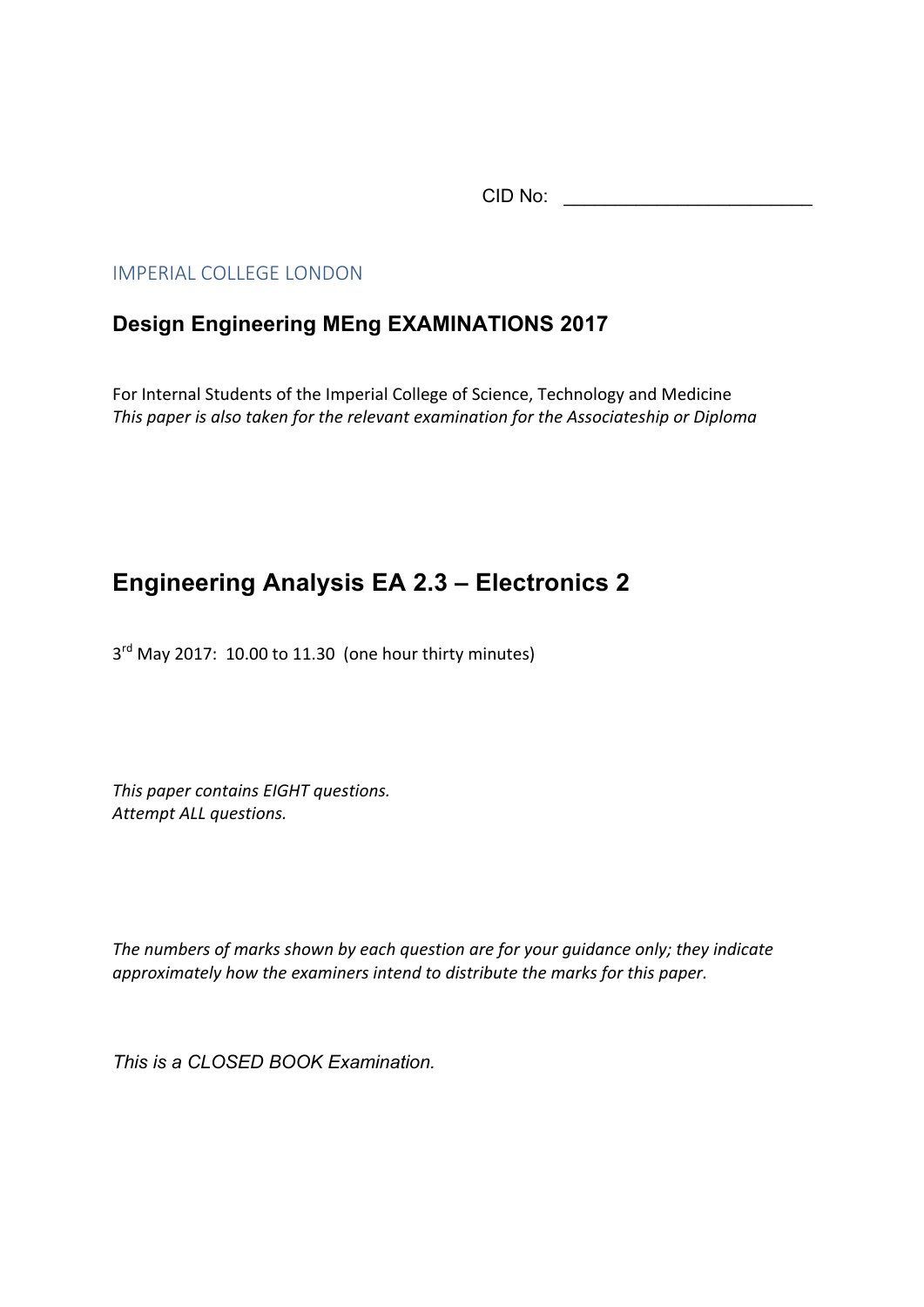1. A signal  $x(t)$  can be modelled mathematically as:

$$
x(t) = 10 \cos (100t + \frac{\pi}{3}) + 2
$$

(i) What is the dc value of  $x(t)$ ? [2] (ii) What is the frequency in Hz and phase angle in degrees of  $x(t)$  at  $t = 0$ ? [2] (iii) Rewrite  $x(t)$  in exponential form. [4] (iv) Sketch the amplitude spectrum  $|X(iw)|$  of the signal.

[4]

2. An electronic system converts continuous time analogue signals into discrete time digital signals for processing in a microprocessor. The analogue to digital converter (ADC) and the digital to analogue converter (DAC) both have a sampling frequency of 10 kHz. Sketch the amplitude spectrum of the signal between 0 Hz and the Nyquist frequency for the following signals if the microprocessor system simply passes signals from input to output. Briefly explain and justify your answers.

(i) 
$$
x(t) = 0.5e^{-j6283t} + 0.5e^{+j6283t}
$$
  
\n(ii)  $x(t) = 2.5\sin(11000\pi t) + 0.4\cos(3142t + \pi/9)$  [5]

[8]

3. Explain the meaning of "polling" and "interrupt" in an embedded electronics system. What are the relative merits of these two techniques when used in a real-time system?

[8]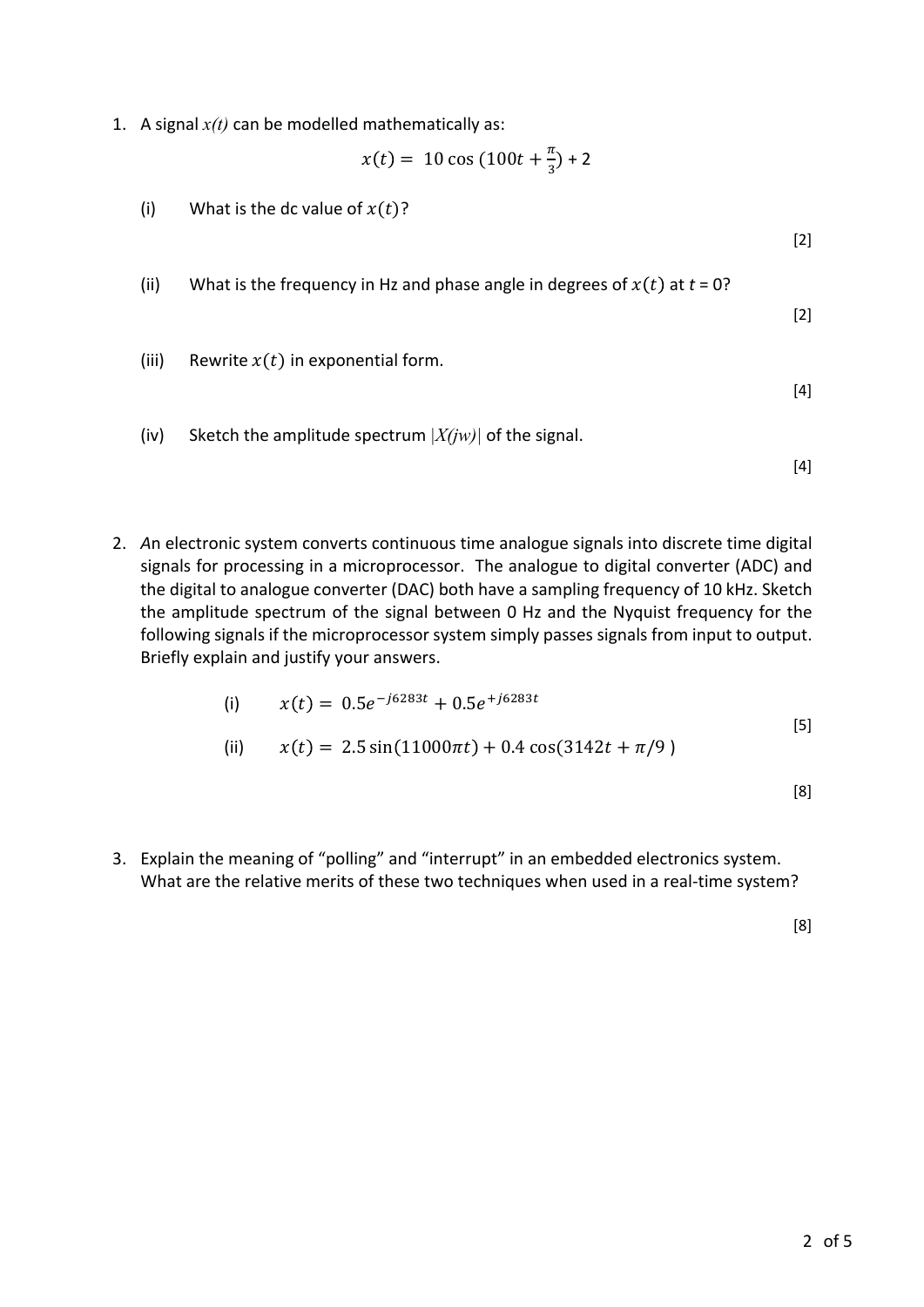4. It is given that a second order system has a transfer function of the form:

$$
H(s) = K \frac{{{\omega_0}^2}}{{s^2 + 2\zeta {\omega_0} s + {\omega_0}^2}}
$$

where  $\zeta$  is the damping factor and  $\omega_0$  is the natural (resonant) frequency.

(i) Find the pole locations for a system with the following transfer function and derive the system's damping factor and natural frequency.

$$
H(s) = \frac{2600}{s^2 + 10s + 2600}
$$
 [8]

(ii) If the system is now modified so that its natural frequency remains the same but the system is now critically damped, write down its transfer function.

[4]

5. The following differential equation describes the relationship between the output  $y(t)$  and the input  $x(t)$  of a second-order linear system:

$$
\frac{d^2y}{dt^2} + 6\frac{dy}{dt} + 9y(t) = 2\frac{dx}{dt} + 9x(t)
$$

Given that  $Y(s)$  and  $X(s)$  are the Laplace Transforms of  $y(t)$  and  $x(t)$  respectively, write down the transfer function  $H(s) = Y(s)/X(s)$  for the system.

[6]

6. A discrete-time shift-invariant system is specified by the following difference equation:

$$
y[n] - 0.5y[n-1] = x[n]
$$

(i) Derive the output sequence  $y[0]$  ...  $y[9]$  given that the input  $x[i] = 1$ , for  $i = 1$  and 2, and  $x[i] = 0$  for all other values of i. You may assume that  $y[-1] = 0$ .

[6]

(ii) Find the transfer function  $H(z)$  for this discrete-time system. Hence, derive its frequency response.

[10]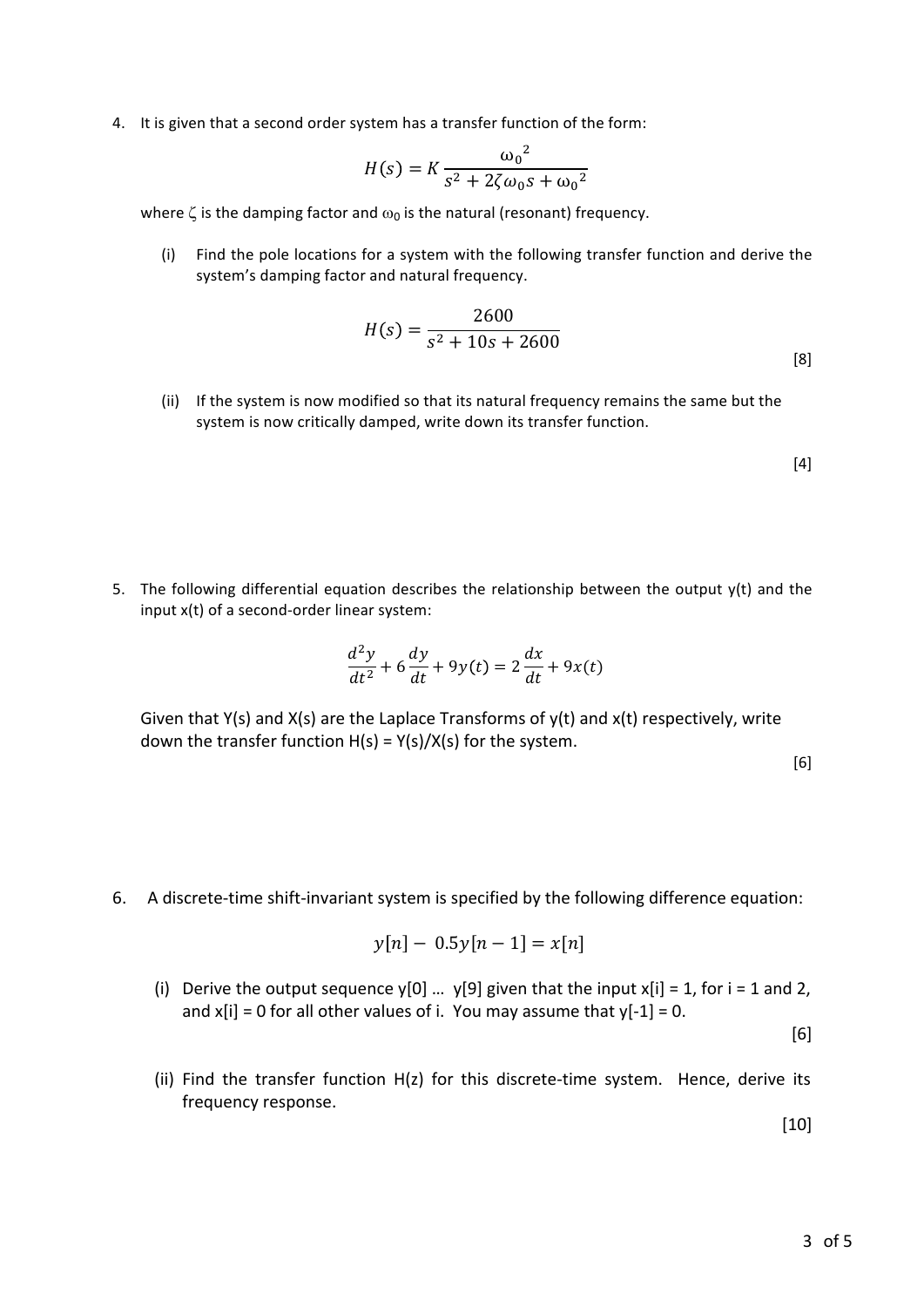- 7. Figure 1 shows a complementary filter used to combine the pitch angle measurements made by a accelerometer and a gyroscope in an Inertia Measurement Unit (IMU).
	- (i) Explain why neither the accelerometer nor the gyroscope measurements alone is sufficient to provide an accurate pitch angle.

[6]

(ii) Derive the relationship between the filtered pitch angle  $p[n]$  and the two input signals: the accelerometer pitch angle a[n] and the gyroscope pitch angle g[n]. Your answer should be in the form of a difference equation.

[6]



*Figure 1*